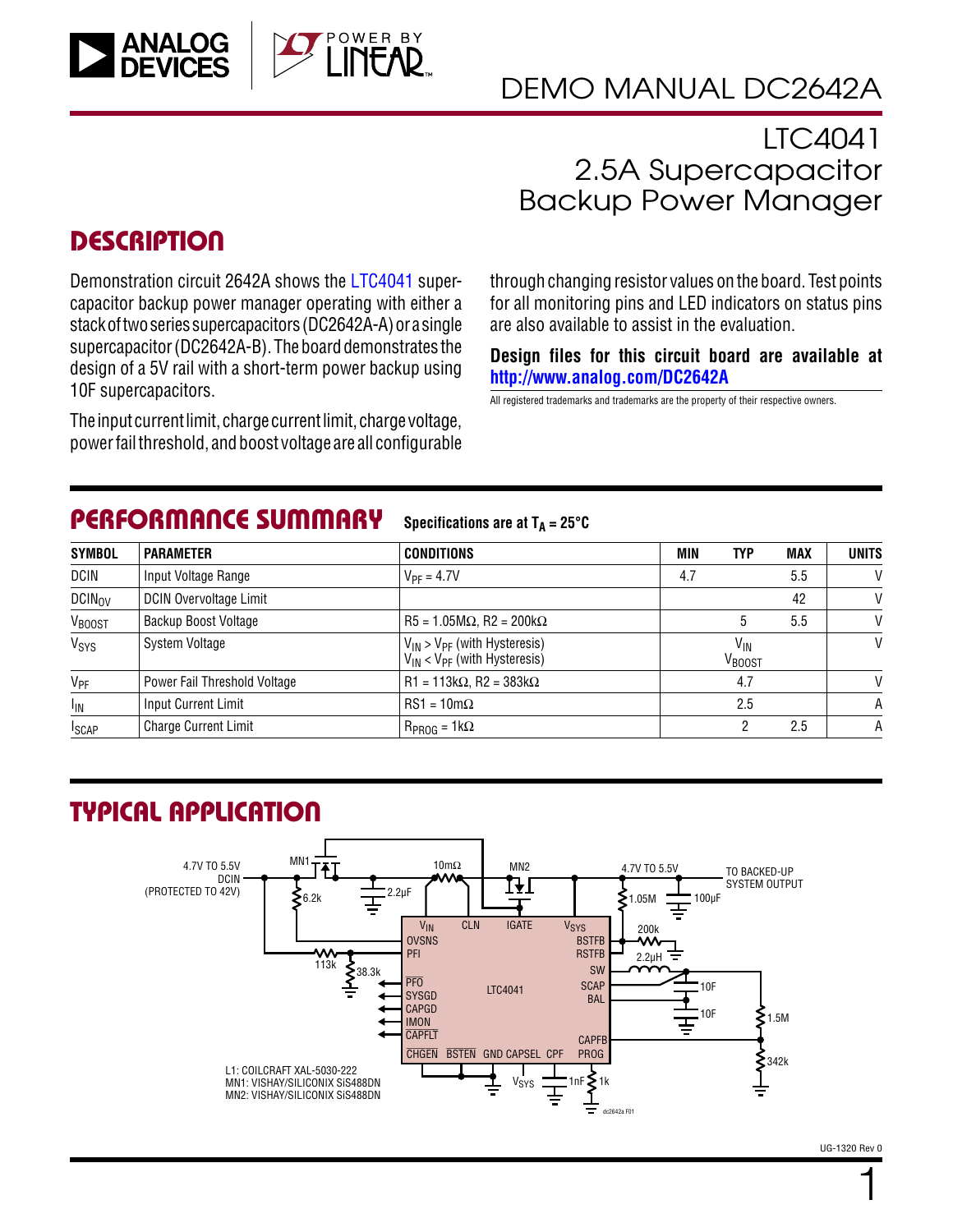# QUICK START PROCEDURE

Refer to [Figure 1](#page-1-0) for the proper measurement equipment setup and jumper settings. Please follow the procedure below to familiarize yourself with the DC2642A.

- 1. Connect test equipment as shown in [Figure 1.](#page-1-0) Ensure JP1 and JP2 are both in the ON position.
- 2. Enable PS1 and observe as the voltage on VM2 begins to rise. The voltage on VM1 should be approximately 5V. The CAPGD LED will turn on to indicate that the supercapacitor voltage is not yet in regulation.
- 3. Observe that the voltage on VM2 regulates at a default 4.5V on DC2642A-A or 2.4V on DC2642A-B. At this point, the CAPGD LED will turn off.
- 4. Enable LD1, then disable PS1 and observe that the voltage on VM1 remains regulated at 5V. The voltage on VM2 will begin to fall.
- 5. Observe that the PFO and CAPGD LEDs turn on to indicate that the DCIN voltage has fallen below the 4.7V power fail threshold and the supercapacitor voltage has fallen out of regulation.
- 6. Eventually, the supercapacitor voltage will fall enough that the VM1 voltage will fall out of regulation. As VM1 falls past ~4.625V, the SYSGD LED will turn on briefly before VM1 falls out of regulation.



<span id="page-1-0"></span>**Figure 1. Quick Start Procedure Setup for DC2642A**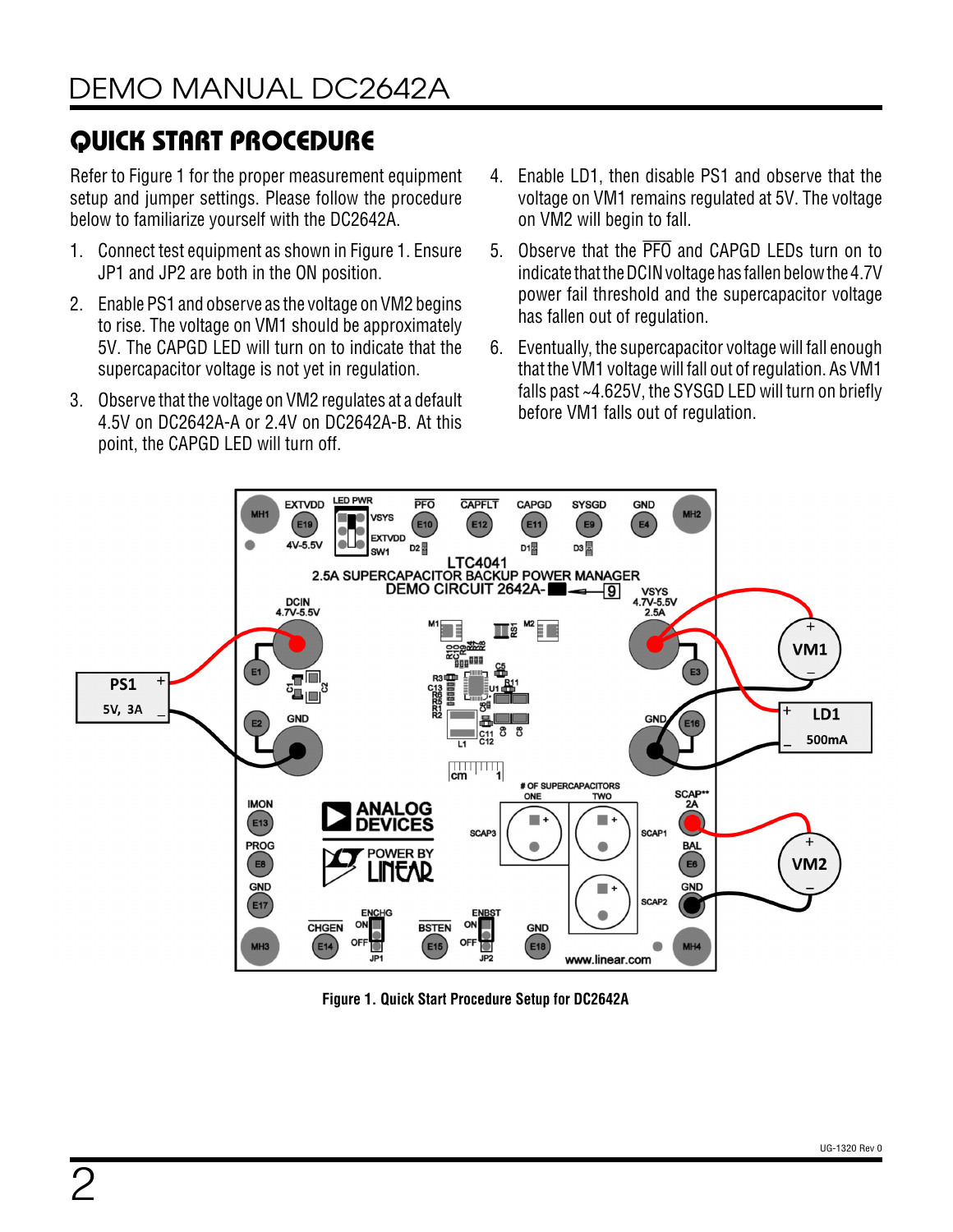#### **DCIN Voltage Drops**

Because the LTC4041's power fail function monitors the input voltage to determine its operation mode, it is important to use low-impedance connections to the demo board. Poor quality or lengthy wiring to DCIN can result in a substantial voltage drop across the wires as the DC2642A passes power to the load or charges the supercapacitor(s), leading to undesired triggering of the power fail threshold, 4.7V default.

Short, high-conductivity wires with a good connection are desirable and will mitigate this issue. As a workaround, the power fail threshold can be lowered or a higher voltage can be output from the power source to account for these drops, but this should not exceed the 5.5V rating of the DC2642A.

#### **Number of Supercapacitors**

The LTC4041 can support either one or two supercapacitors. For safety reasons, DC2642A is broken into two variants: DC2642A-A has two supercapacitors and balancing enabled, while DC2642A-B has one supercapacitor and has no need for balancing.

The LTC4041 uses the CAPSEL pin to determine whether one or two supercapacitors are present and whether balancing should be enabled. The charger also features supercapacitor over-voltage protection, and the voltage limits are based on the number of supercapacitors present as indicated by CAPSEL.

As a result, it is imperative that CAPSEL is configured to correctly reflect the number of series supercapacitors in the system. Resistor jumpers (R19 & R20) on the back of the DC2642A allow the CAPSEL state to be configured according to [Table 1.](#page-2-0)

#### <span id="page-2-0"></span>**Table 1. Configuring Supercapacitor Count**

| <b>Supercapacitor</b><br><b>Configuration</b> | <b>Populated</b><br>Footprint(s) | <b>Populated CAPSEL</b><br><b>Resistor</b><br>R <sub>19</sub> |  |
|-----------------------------------------------|----------------------------------|---------------------------------------------------------------|--|
| Dual (Series)                                 | SCAP1 & SCAP2                    |                                                               |  |
| Single                                        | SCAP3                            | R <sub>20</sub>                                               |  |

#### **Evaluating Power Consumption**

When evaluating the power consumption of the LTC4041 using the demo board, it is recommended that SW1 is placed in the  $EXTV_{DD}$  position to disable the LEDs or power them externally.

### **Discharging Supercapacitors**

Throughout the course of evaluation, it may become necessary to discharge the supercapacitors. If possible, it is recommended that an electronic load is used to discharge slowly and safely.

Directly shorting the supercapacitors will not damage them, but can result in sparks and damage to the conductor causing the short.

### **Removing Supercapacitors**

The onboard supercapacitors can be moved into singlesupercapacitor or dual-supercapacitor (series) configuration, or can be replaced with a user's own supercapacitor models. It is recommended that supercapacitors are discharged sufficiently before being removed.

### **CHGEN and BSTEN Diodes: D4**

D4 is used to diode-OR the voltages on  $V_{\text{SYS}}$  and SCAP to create a logic-high voltage for the CHGEN and BSTEN pins that will be available in situations where  $V_{SYS}$  is not present. This is necessary to disable the boost function (BSTEN tied high), and it is also necessary to enter shutdown mode (CHGEN and BSTEN tied high). In applications where CHGEN and BSTEN are always tied to ground, the diode-OR is not needed.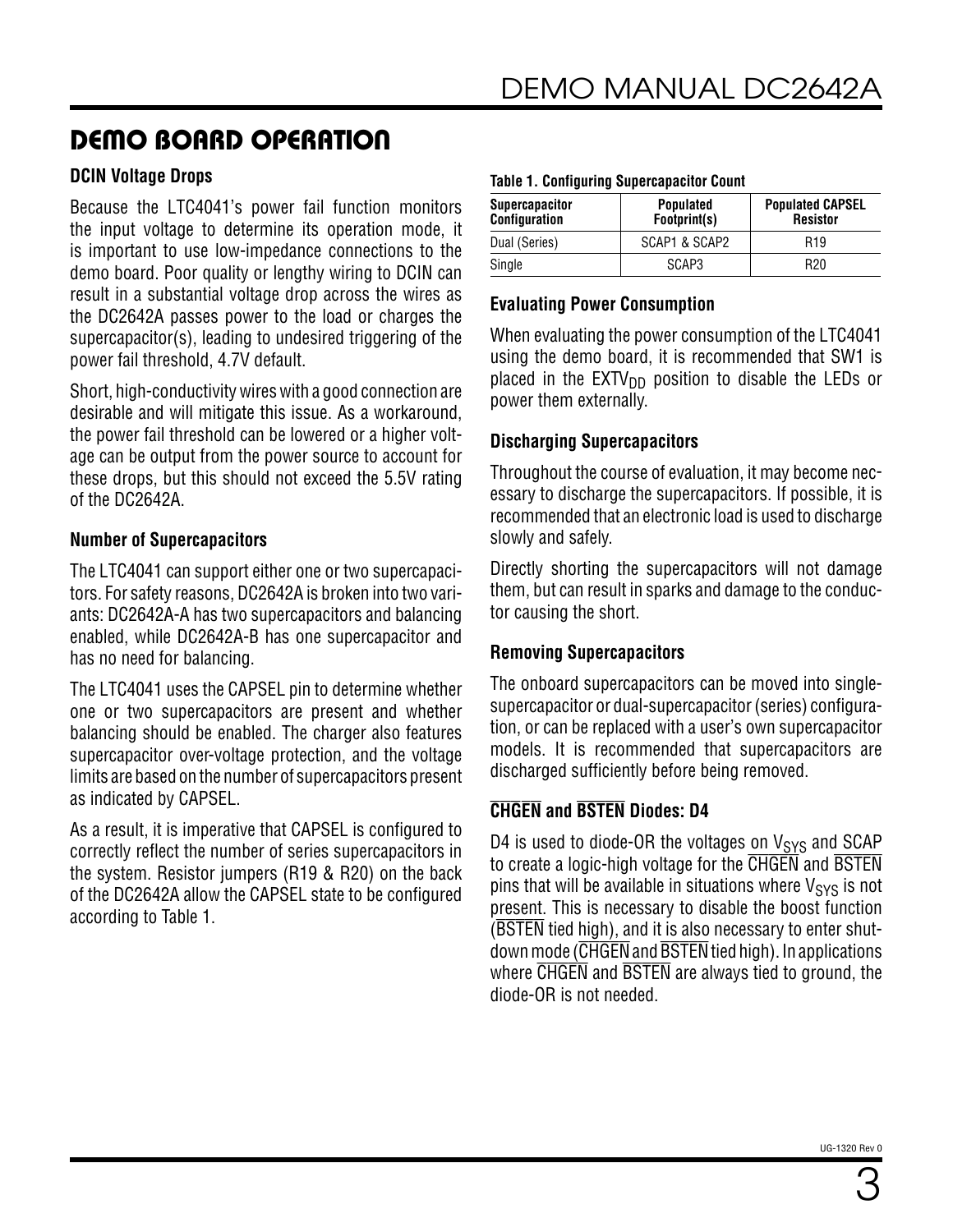#### **Optional Components: R7 & R8**

By default, the RSTFB input is fed the same voltage as the BSTFB input. The 0.74V threshold of the RSTFB pin is 92.5% of the 0.8V BSTFB servo voltage. As a result, tying both pins to the same voltage divider causes the SYSGD pin to pull low when the  $V_{\rm{SYS}}$  voltage drops below 92.5% of the programmed backup boost voltage.

If a different threshold is desired, R4 can be removed to detach the dividers from each other, and R7 & R8 can be installed with values to set a custom SYSGD indication threshold.

#### **Backup Time**

The amount of time that the supercapacitor can back up the system is influenced by many factors. The most prevalent are the supercapacitor voltage, the system boost voltage, and the system load current.



**Figure 2. Measured Backup Time for Single/Dual 10F Supercapacitors (Boost to 5V)**

However, other factors such as supercapacitor leakage and ESR can also play a significant role under some circumstances. An equation for estimating backup time is given in the LTC4041 data sheet, but it is still necessary to test operation with given values and components.

The backup time decreases as the load current increases, as expected. However, the decline in backup time is accelerated due to several of the aforementioned factors.

When using a single supercapacitor, the lower voltage limit of the supercapacitor and the fixed boost converter switch current of the LTC4041 will result in a shorter backup time when compared to two supercapacitors stacked in series.

### **Switch Current Limit**

At higher load currents with lower supercapacitor voltages, the LTC4041 will need to limit the supercapacitor's discharge current as to not exceed the current limit of its internal boost switch. This protects the IC, but  $V_{SYS}$  will begin to collapse when the switch current limit is reached due to power-limiting.

### **Equivalent Series Resistance (ESR)**

All supercapacitors have ESR which dissipates power and causes a voltage drop when they are being discharged. At lower supercapacitor voltages, the switch limit will be reached sooner, causing a faster collapse of  $V_{\rm{SYS}}$ . For this reason, it is beneficial to select supercapacitors with low ESR. The 10F supercapacitors used on the DC2642A have a typical ESR of 20mΩ.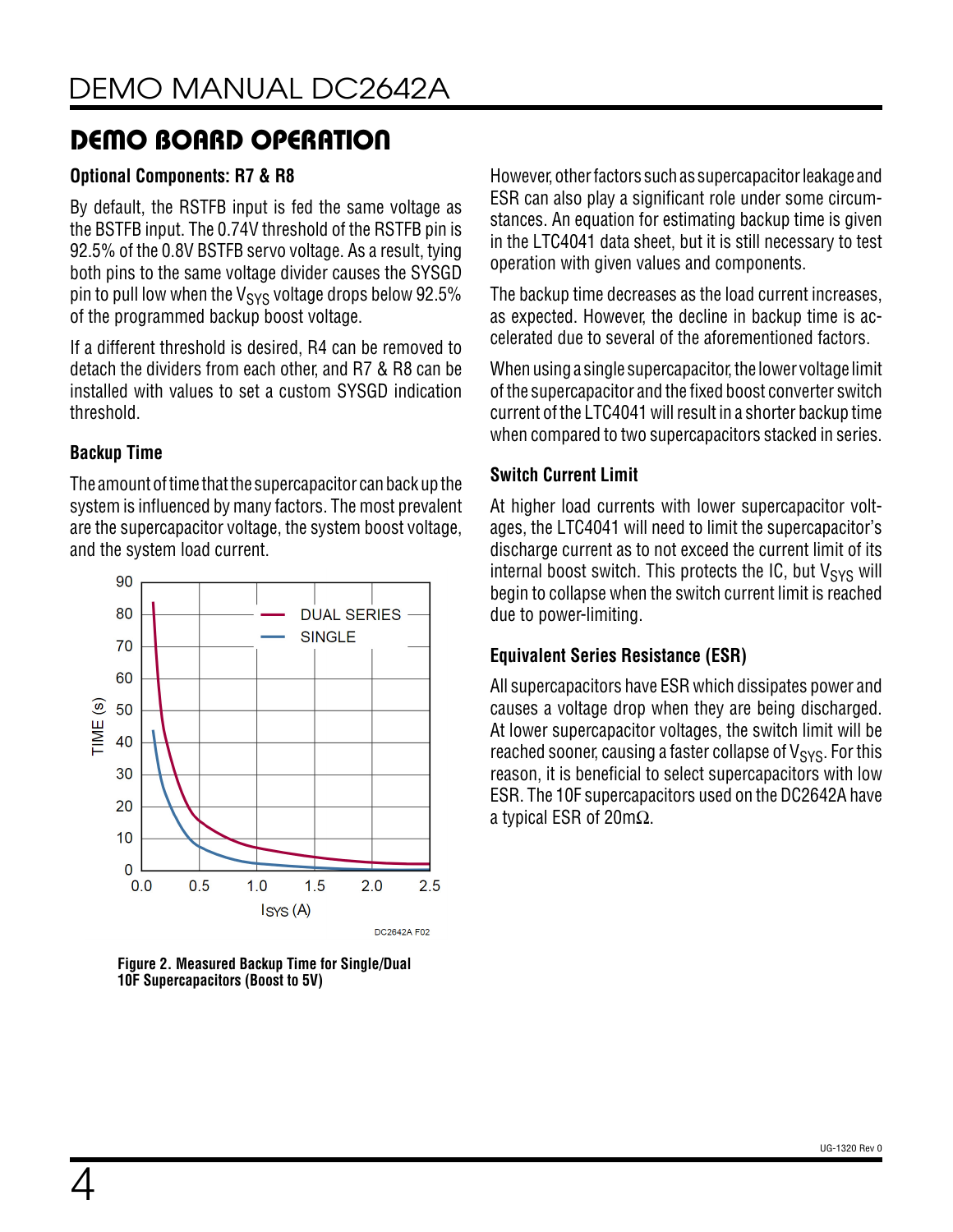In [Figure 3,](#page-4-0) it can be observed that the dropout voltage for dual supercapacitors (in series) is greater than the dropout voltage for a single supercapacitor. This is because the ESR is greater for series-connected capacitors.

[Figure 3](#page-4-0) shows the voltage of the supercapacitor(s) at different  $V_{SVS}$  loads after  $V_{SVS}$  has dropped out, charging has terminated, and the supercapacitor voltage has relaxed. Charging terminates at the same voltage for both supercapacitors as seen by the LTC4041; however, the voltage drop across the ESR causes the supercapacitor voltages to appear lower when being discharged. As the current draw from the supercapacitors stops, the voltage across the ESR approaches 0V, and the supercapacitors relax to a voltage unaffected by ESR. A higher voltage after the supercapacitor relaxes indicates that more energy was unused when discharging.



<span id="page-4-0"></span>**Figure 3. SCAP Voltage at V<sub>SYS</sub> Dropout for Single/Dual 10F Supercapacitors (Boost to 5V)**

[Figure 4](#page-4-1) shows the measured losses due to ESR for a single 10F supercapacitor configuration. The total ESR losses are a combination of the resistive loss from the ESR and the energy unused as a result of early termination due to the ESR.

The amount of energy loss is particularly high for the single-supercapacitor case at higher load currents. This is due to the low starting voltage which gives little headroom to avoid the switch current limit.



<span id="page-4-1"></span>**Figure 4. Energy Loss Due to ESR at Various VSYS Loads (Single 10F, Boost to 5V)**

### **Supercapacitor Leakage**

Internal leakage in a supercapacitor is comprised of diffusion current and steady-state leakage current. Diffusion current decreases as the supercapacitor is held at a voltage. Manufacturers typically spec leakage at a certain time after the supercapacitor has been charged.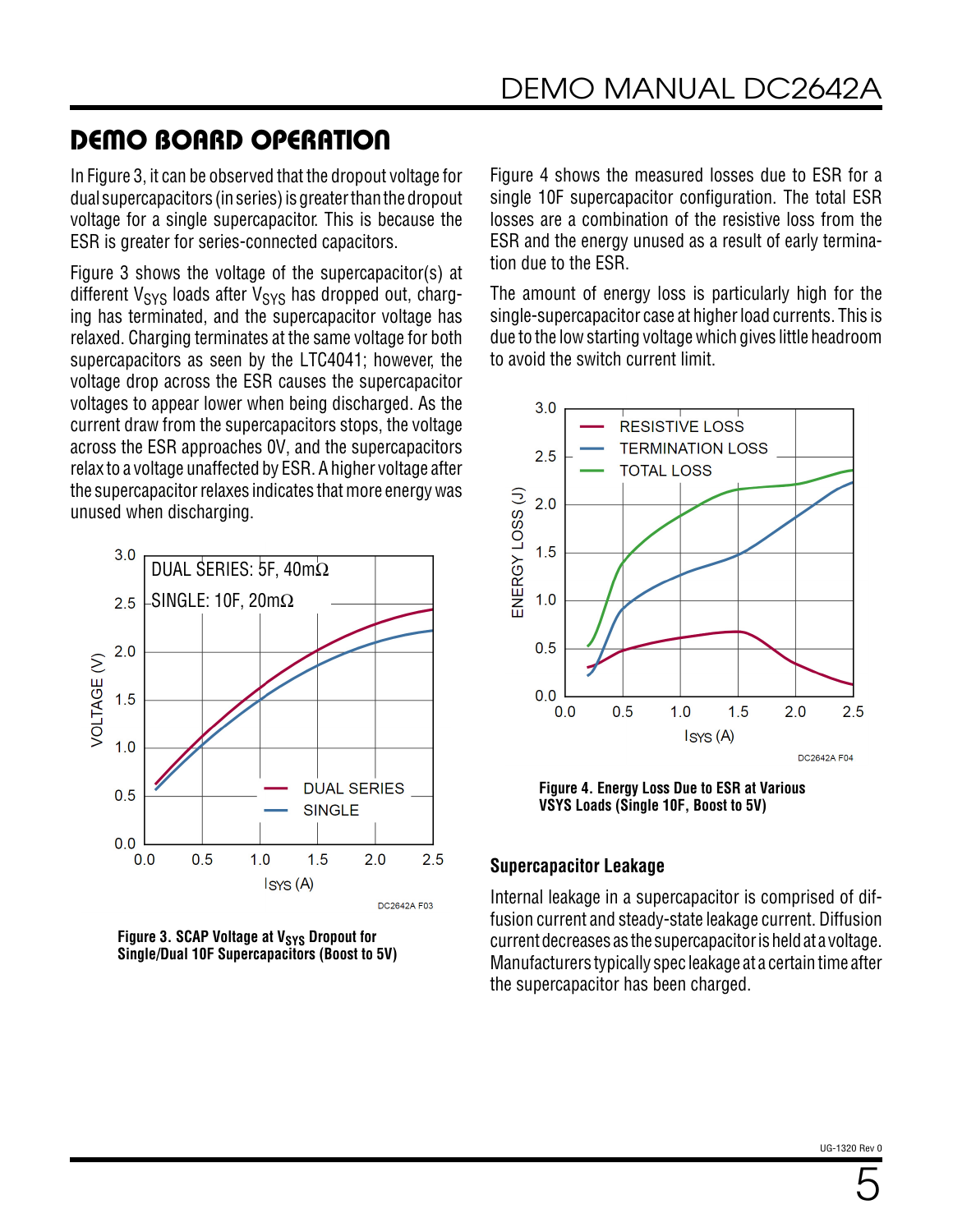The 10F supercapacitors on the DC2642A have a specified leakage current of 0.023mA after 72 hours of being held at the rated charge voltage. Near the start of charging, though, the leakage current is significantly higher.

Supercapacitor leakage is primarily a concern for backing up loads for a longer time. To test operation with worstcase leakage current, charge a supercapacitor and trigger a power-fail immediately after the supercapacitor reaches its full charge voltage.

[Figure 5](#page-5-0) shows the self-discharge of the supercapacitor triggering a recharge cycle. Note that the recharge cycles become less frequent as the supercapacitor remains near full charge.

Keeping these factors in mind, the LTC4041 can be used to design a robust 5V backup system using either a single supercapacitor or two supercapacitors in series. Given the effects of the switch current limit and the ESR of the supercapacitor model, using two supercapacitors in series is generally preferable when operating at higher load currents. However, designs with lower load currents can save space and lower costs by using a single supercapacitor.



<span id="page-5-0"></span>**Figure 5. Supercapacitor Recharge Rate Due to Self-Discharge (Dual 10F, Unloaded)**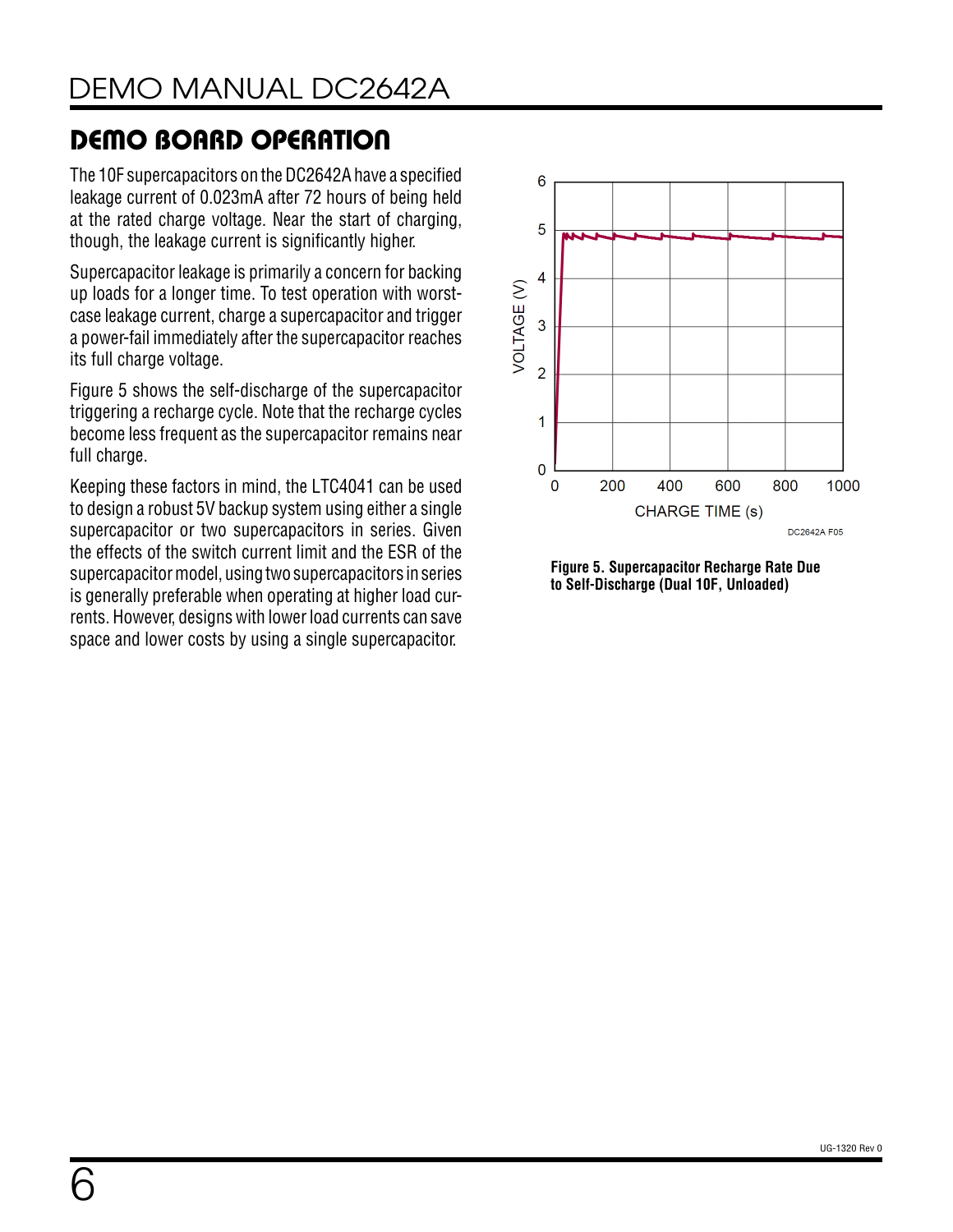### PARTS LIST

| <b>ITEM</b>             | <b>QTY</b>     | <b>REFERENCE</b>                                | <b>PART DESCRIPTION</b>                                                                    | <b>MANUFACTURER/PART NUMBER</b>           |
|-------------------------|----------------|-------------------------------------------------|--------------------------------------------------------------------------------------------|-------------------------------------------|
|                         |                | <b>Required Circuit Components</b>              |                                                                                            |                                           |
| 1                       | 1              | C <sub>1</sub>                                  | CAP., 0.1µF, X7R, 50V, 10%, 0805                                                           | AVX 08055C104KAT2A                        |
| $\overline{\mathbf{c}}$ | 1              | C <sub>2</sub>                                  | CAP, 10µF, X5R, 50V, 10%, 1206                                                             | MURATA GRM31CR61H106KA12L                 |
| 3                       | 1              | C3                                              | 68µF ±20% 50V Aluminum Polymer Capacitor Radial,<br>Can - SMD $20 \text{m}\Omega$          | Panasonic Electronic Components 50SVPF68M |
| 4                       | 1              | C <sub>5</sub>                                  | CAP., 2.2µF, X5R, 10V, 10%, 0603, NO SUBS. ALLOWED                                         | MURATA GRM188R61A225KE34D                 |
| 5                       | 3              | C6, C11, C14                                    | CAP., 0.1µF, X7R, 10V, 10%, 0402                                                           | MURATA GRM155R71A104KA01D                 |
| 6                       | 2              | C8, C9                                          | CAP., 100pF, COG, 100V, 5%, 0805                                                           | AVX 08051A101JAT2A                        |
| 7                       | 1              | C12                                             | CAP, 10µF, X5R, 10V, 20%, 0603                                                             | AVX 0603ZD106MAT2A                        |
| 8                       | 1              | C13                                             | CAP., 1000pF, X7R, 16V, 10%, 0402                                                          | AVX 0402YC102KAT2A                        |
| 9                       | 1              | D <sub>4</sub>                                  | DIODE ARRAY SCHOTTKY 40V SOT23                                                             | Diodes Incorporated BAS40-05-7-F          |
| 10                      | 1              | L1                                              | IND., 2.2µH, PWR, 20%, 9.2A, 14.5m $\Omega$ , 5.48mm $\times$ 5.28mm,<br>XAL5030, AEC-Q200 | COILCRAFT XAL5030-222MEB                  |
| 11                      | 2              | M1, M2                                          | MOSFET N-CH 40V 40A 1212-8                                                                 | Vishay Siliconix SIS488DN-T1-GE3          |
| 12                      | 1              | R <sub>1</sub>                                  | RES., 113kΩ, 1%, 1/10W, 0402                                                               | PANASONIC ERJ2RKF1133X                    |
| 13                      | $\mathbf{1}$   | R <sub>2</sub>                                  | RES SMD, 38.3ΚΩ, 1%, 1/16W, 0402                                                           | Vishay Dale CRCW040238K3FKED              |
| 14                      | 1              | R <sub>3</sub>                                  | RES SMD, 6.2ΚΩ, 5%, 1/4W, 0603                                                             | Rohm Semiconductor ESR03EZPJ622           |
| 15                      | 1              | R <sub>4</sub>                                  | RES., 0Ω, 1/16W, 0402                                                                      | ROHM MCR01MZPJ000                         |
| 16                      | 1              | R <sub>5</sub>                                  | RES., AEC-Q200, 1.05ΜΩ, 1%, 1/16W, 0402                                                    | VISHAY CRCW04021M05FKED                   |
| 17                      | 1              | R <sub>6</sub>                                  | RES., 200kΩ, 1%, 1/16W, 0402                                                               | PANASONIC ERJ2RKF2003X                    |
| 18                      | $\mathbf{1}$   | R <sub>11</sub>                                 | RES., 1kΩ, 1%, 1/10W, 0603                                                                 | NIC NRC06F1001TRF                         |
| 19                      | 3              | R14, R18, R21                                   | RES., 1ΜΩ, 1%, 1/16W, 0402                                                                 | Vishay Dale CRCW04021M00FKED              |
| 20                      | 3              | R15-R17                                         | RES., 1.5kΩ, 1%, 1/16W, 0402                                                               | NIC NRC04F1501TRF                         |
| 21                      | 1              | RS1                                             | RES., SENSE, 0.01Ω, 1%, 1/3W, 0603                                                         | SUSUMU PRL0816-R010-F-T1                  |
| 22                      | 1              | U1                                              | IC,2.5A Supercap Backup Power Manager                                                      | LINEAR TECHNOLOGY LTC4041EUFD#TRPBF       |
|                         |                | <b>Additional Demo Board Circuit Components</b> |                                                                                            |                                           |
| 23                      | 0              | C4, C7, C10                                     | CAP., OPTION, 0402                                                                         |                                           |
| 24                      | 0              | R7, R8                                          | RES., OPTION, 0402                                                                         |                                           |
| 25                      | 0              | R12, R13                                        | RES., OPTION, 0603                                                                         |                                           |
|                         |                | <b>Hardware: For Demo Board Only</b>            |                                                                                            |                                           |
| 26                      | 2              | D1, D2                                          | LED, SUPER YELLOW, MILKY WHITE DIFF., 0603 SMD                                             | LUMEX SML-LX0603SYW-TR                    |
| 27                      | 1              | D3                                              | LED, RED, WATER CLEAR, 0603                                                                | LITE-ON TECHNOLOGY CORP LTST-C193KRKT-5A  |
| 28                      | 19             | E1-E19                                          | TEST POINT, TURRET, 0.094", MTG. HOLE                                                      | MILL-MAX 2501-2-00-80-00-00-07-0          |
| 29                      | 4              | E20-E23                                         | CONN., BANANA JACK, FEMALE, THT, NON-INSULATED,<br>SWAGE                                   | KEYSTONE 575-4                            |
| 30                      | $\overline{c}$ | JP1, JP2                                        | CONN., HDR, MALE, 1 x 3, 2mm, THT, STR, NO SUBS.<br>ALLOWED                                | Wurth Elektronik 62000311121              |
| 31                      | 1              | LB1                                             | LABEL SPEC, DEMO BOARD SERIAL NUMBER                                                       | BRADY THT-96-717-10                       |
| 32                      | 4              | MP1-MP4                                         | STANDOFF, NYLON, SNAP-ON, 0.625"                                                           | KEYSTONE 8834                             |
| 33                      | 1              | SW <sub>1</sub>                                 | SWITCH SLIDE DPDT 300MA 6V                                                                 | C&K JS202011CQN                           |
| 34                      | 2              | XJP1, XJP2                                      | CONN., SHUNT, FEMALE, 2 POS, 2mm                                                           | Wurth Elektronik 60800213421              |

7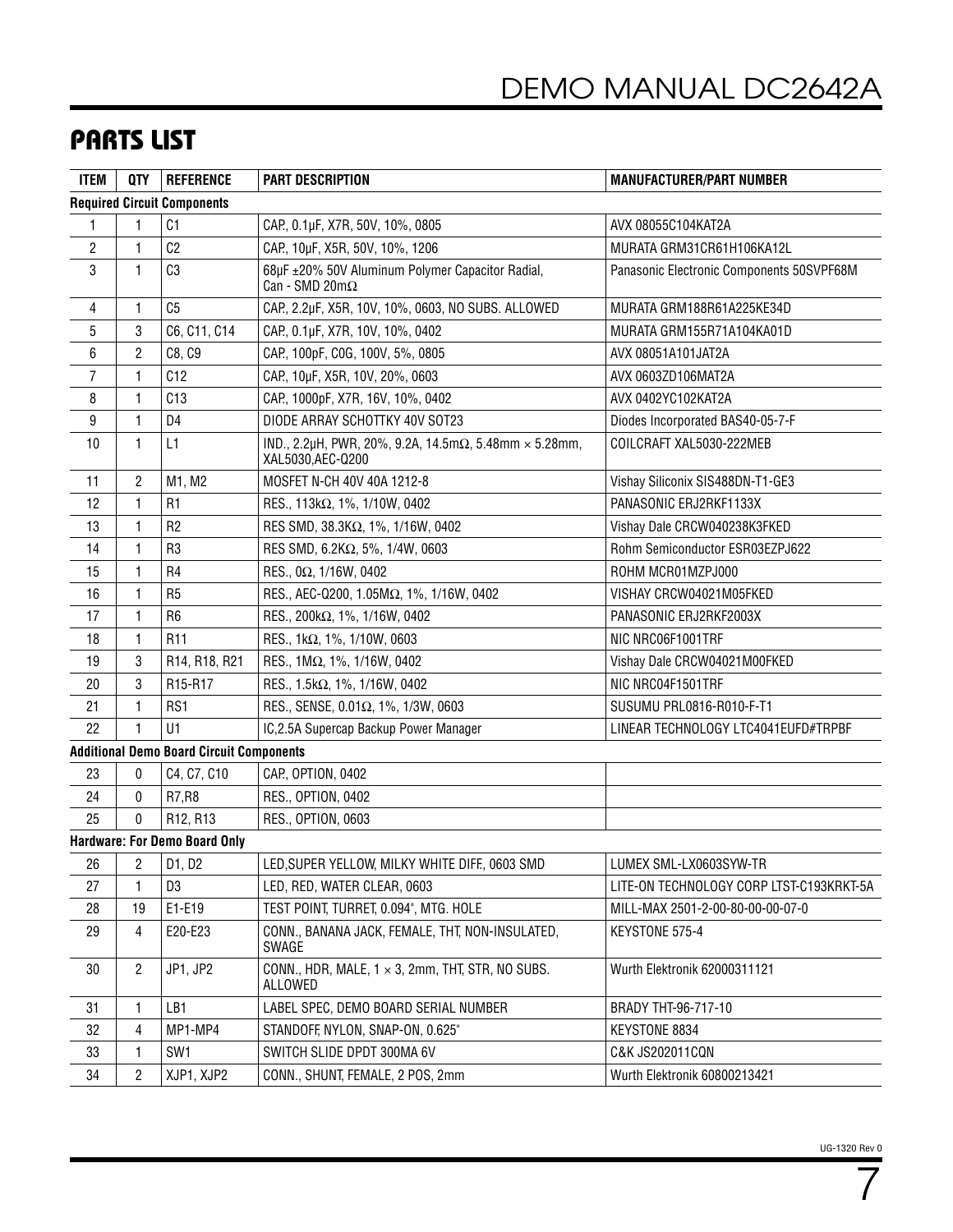## PARTS LIST

| ITEM                                         | QTY            | <b>REFERENCE</b> | <b>PART DESCRIPTION</b>                       | <b>MANUFACTURER/PART NUMBER</b>     |  |  |  |
|----------------------------------------------|----------------|------------------|-----------------------------------------------|-------------------------------------|--|--|--|
| <b>DC2642A-A Required Circuit Components</b> |                |                  |                                               |                                     |  |  |  |
| 35                                           |                | R <sub>9</sub>   | RES., AEC-Q200, 1.5ΜΩ, 1%, 1/16W, 0402        | Vishay Dale CRCW04021M50FKED        |  |  |  |
| 36                                           |                | R <sub>10</sub>  | RES., $324k\Omega$ , $1\%$ , $1/16W$ , 0402   | NIC NRC04F3243TRF                   |  |  |  |
| 37                                           |                | R <sub>19</sub>  | RES., 0 $\Omega$ , 1/10W, 0603                | YAGEO RC0603FR-070RL                |  |  |  |
| 38                                           | $\mathbf{0}$   | R <sub>20</sub>  | RES., OPTION, 0603                            |                                     |  |  |  |
| 39                                           | $\overline{2}$ | SCAP1, SCAP2     | CAP., 10F, ULTRA, 2.7V, -10/+20%, THT, RADIAL | NESSCAP CO. LTD. ESHSR-0010C0-002R7 |  |  |  |
| 40                                           | 0              | SCAP3            | CAP, 10F, ULTRA, 2.7V, -10/+20%, THT, RADIAL  | NESSCAP CO. LTD. ESHSR-0010C0-002R7 |  |  |  |
| <b>DC2642A-B Required Circuit Components</b> |                |                  |                                               |                                     |  |  |  |
| 41                                           |                | R <sub>9</sub>   | RES., 698k $\Omega$ , 1%, 1/16W, 0402         | Vishay Dale CRCW0402698KFKED        |  |  |  |
| 42                                           |                | R <sub>10</sub>  | RES., 348kΩ, 1%, 1/16W, 0402                  | KOA SPEER RK73H1ETTP3483F           |  |  |  |
| 43                                           | 0              | R <sub>19</sub>  | <b>RES., OPTION, 0603</b>                     |                                     |  |  |  |
| 44                                           |                | R <sub>20</sub>  | RES., 0 $\Omega$ , 1/10W, 0603                | YAGEO RC0603FR-070RL                |  |  |  |
| 45                                           | 0              | SCAP1, SCAP2     | CAP., 10F, ULTRA, 2.7V, -10/+20%, THT, RADIAL | NESSCAP CO. LTD. ESHSR-0010C0-002R7 |  |  |  |
| 46                                           |                | SCAP3            | CAP., 10F, ULTRA, 2.7V, -10/+20%, THT, RADIAL | NESSCAP CO. LTD. ESHSR-0010C0-002R7 |  |  |  |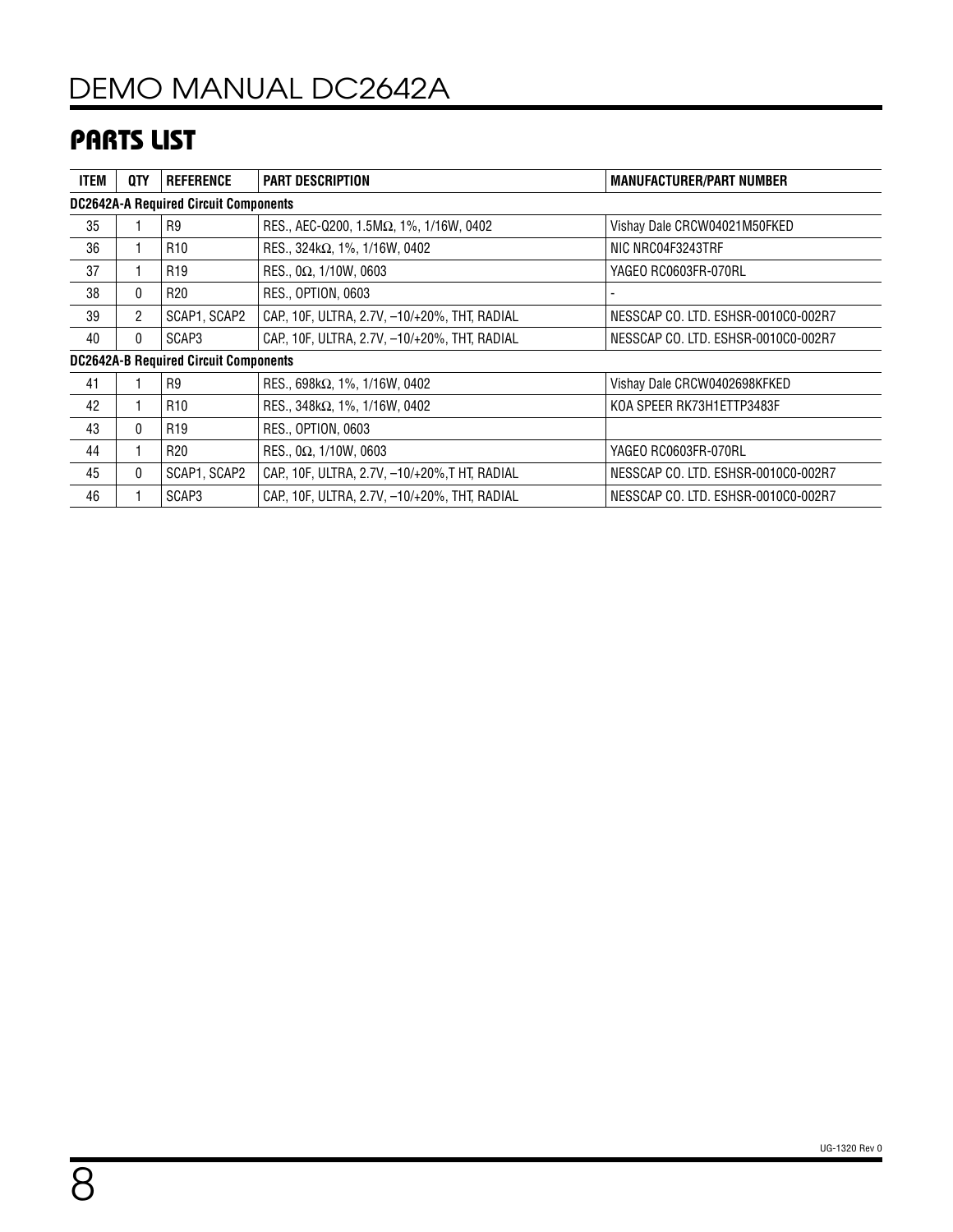### SCHEMATIC DIAGRAM



Information furnished by Analog Devices is believed to be accurate and reliable. However, no responsibility is assumed by Analog Devices for its use, nor for any infringements of patents or other rights of third parties that may result from its use. Specifications subject to change without notice. No license is granted by implication or otherwise under any patent or patent rights of Analog Devices.

9

UG-1320 Rev 0